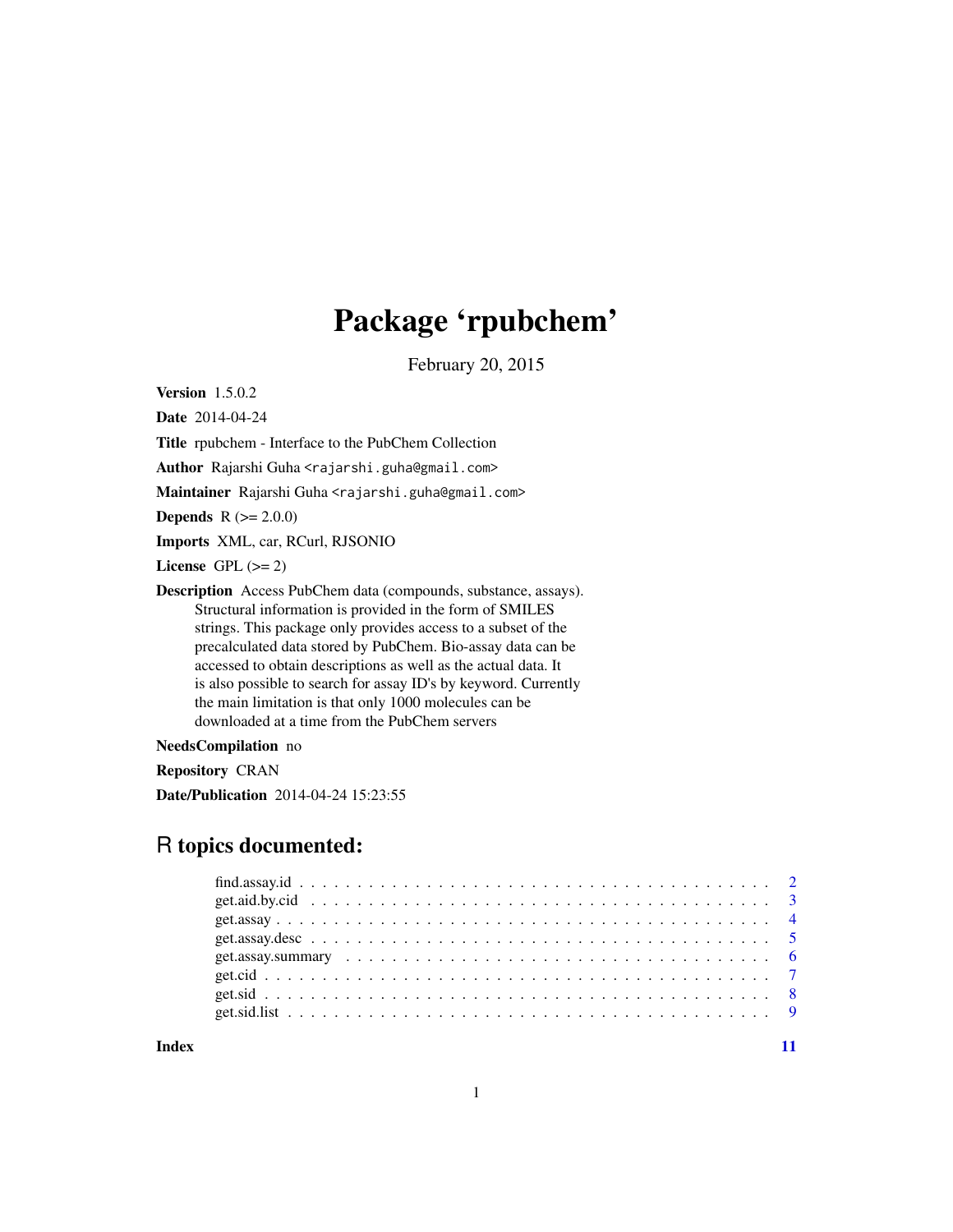<span id="page-1-1"></span><span id="page-1-0"></span>

PubChem allows one to obtain the ID's of bio-assays that match a search string. This function uses the Entrez interface to supply a query string and return the ID's of matching bio-assays

#### Usage

find.assay.id(query, quiet=TRUE)

## Arguments

| query | A character string containing the query |
|-------|-----------------------------------------|
| quiet | If FALSE the output is verbose          |

#### Value

A numeric vector containing the ID's that match the search query

## Author(s)

Rajarshi Guha <rajarshi.guha@gmail.com>

## See Also

[get.assay.desc](#page-4-1), [get.assay](#page-3-1)

## Examples

```
## Not run:
## find assay ID's related to yeast
aids <- find.assay.id('yeast')
```

```
## get the description of the first 10 assays
descs <- lapply( lapply(as.list(aids[1:10]), get.assay.desc), function(x)
x$assay.desc )
```
## End(Not run)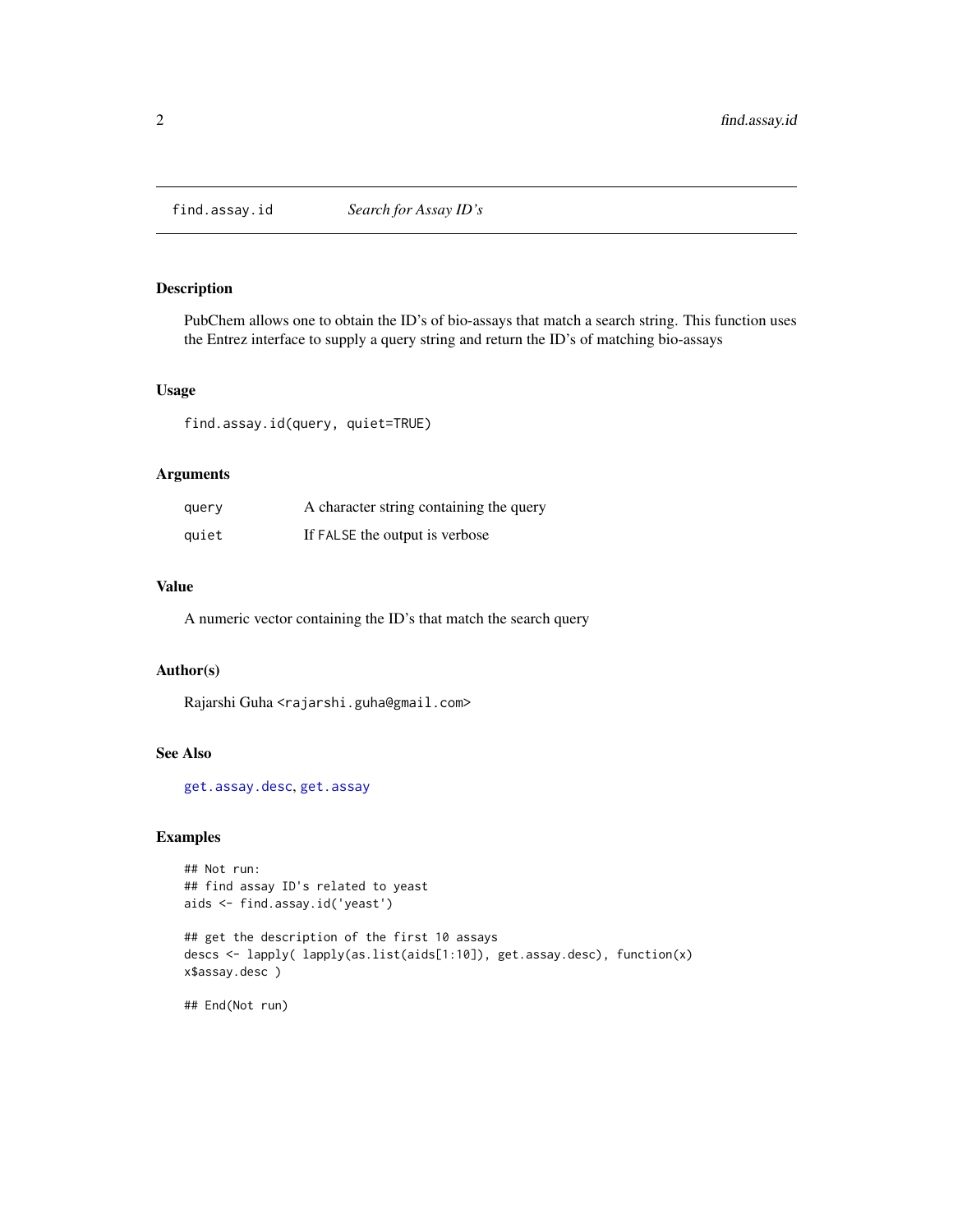<span id="page-2-0"></span>

This function allows you to identify PubChem assays in which a compound, specified by CID, has been tested in. The method uses the PubChem Power User Gateway (PUG) and as a result can be slow.

The function can be used to identify assays in which the CID is active, inactive, discrepant in, or simply the assays in which it has been tested.

However, since the query can be slow, it is useful have the raw data. In such a case, one can get an indicator matrix which can be processed to identify assays in which the compound are active, inactive, etc.

#### Usage

get.aid.by.cid(cid, type="raw", quiet=TRUE)

#### Arguments

| cid   | A single compound ID                                                                                               |
|-------|--------------------------------------------------------------------------------------------------------------------|
| type  | What type of query should be performed. Valid values are 'active', 'inactive',<br>'discrepant', 'tested' or 'raw'. |
| quiet | If FALSE, output is verbose                                                                                        |

#### Details

Since the method employs PUG, it is rather slow. In addition it can also fail intermittently. In general, as long as the CID is correctly specified, a pause between subsequent calls usually allows the query to successfully complete

#### Value

If the type argument was one of 'active', 'inactive', 'discrepant' or 'tested' a numeric vector of assay IDs. If 'raw' was specifiec, a binary matrix is returned with the number of rows equal to the number of assays the compound was tested in and 4 columns - aid, active, inactive, discrepant. If a row has a a 1 in columns 2 to 4, it indicates that the compound is either active, inactive or discrepant.

In case an invalid CID was specified or the query failed, NULL is returned.

#### Author(s)

Rajarshi Guha <rguha@indiana.edu>

#### See Also

[get.assay](#page-3-1)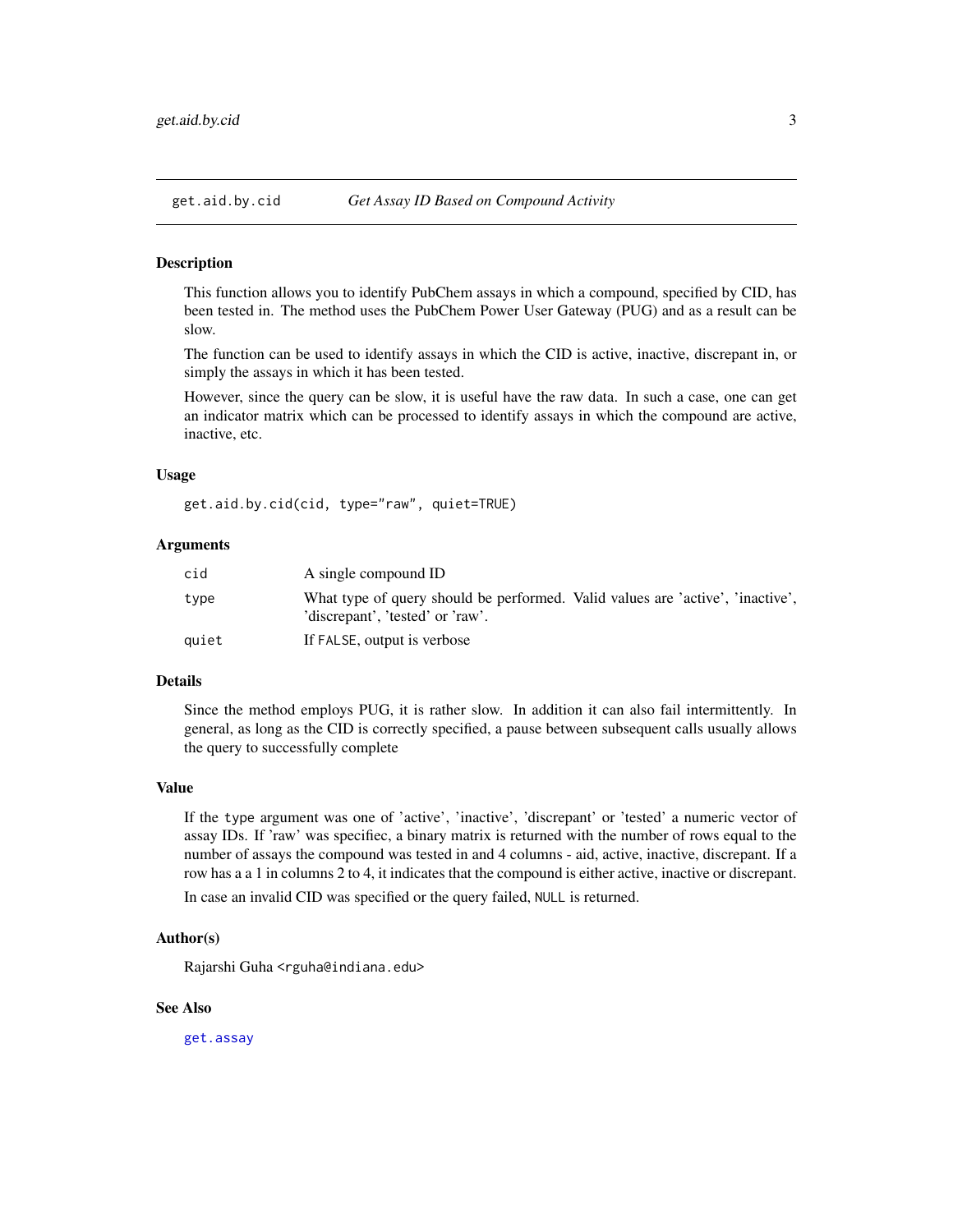<span id="page-3-1"></span><span id="page-3-0"></span>

PubChem provides access to a number of bio-assays which are generally results obtained from High Throughput Screens (HTS). The number of observations in a given assay can be as high as 42000. This method allows one to obtain the assay data for a given assay ID. Assay ID's can be obtained using a text search using the [find.assay.id](#page-1-1) function.

#### Usage

get.assay(aid, quiet=TRUE)

## Arguments

| aid   | An assay ID                    |
|-------|--------------------------------|
| quiet | If FALSE the output is verbose |

## Details

The assay data are obtained for a variety of targets using a variety of techniques. As a result though each assay dataset contains a set of fixed fields, they can have additional fields.

#### Value

A data frame with the observations in the rows. The number of columns varies from assay to assay. Any assay will, however, have the following columns:

PUBCHEM.SID PubChem SID PUBCHEM.CID PubChem CID PUBCHEM.ACTIVITY.OUTCOME Activity outcome PUBCHEM.ACTIVITY.SCORE Activity score, higher is more active PUBCHEM.ASSAYDATA.COMMENT

Test result specific comment

The activity outcome field is provided as a numeric but is recoded as described in the PubChem documentation. The remaining fields are obtained by parsing the description file for the corresponding assay.

In addition to the usual attributes for a data. frame object this function adds some extra attributes:

- descriptionA short description of the assay
- commentsComments associated with the assay
- typesA named list where the names are the assay specific field names. Each element of the list is a 2-element vector containing the description of the field along with the units. In case the field is unitless the unit is NA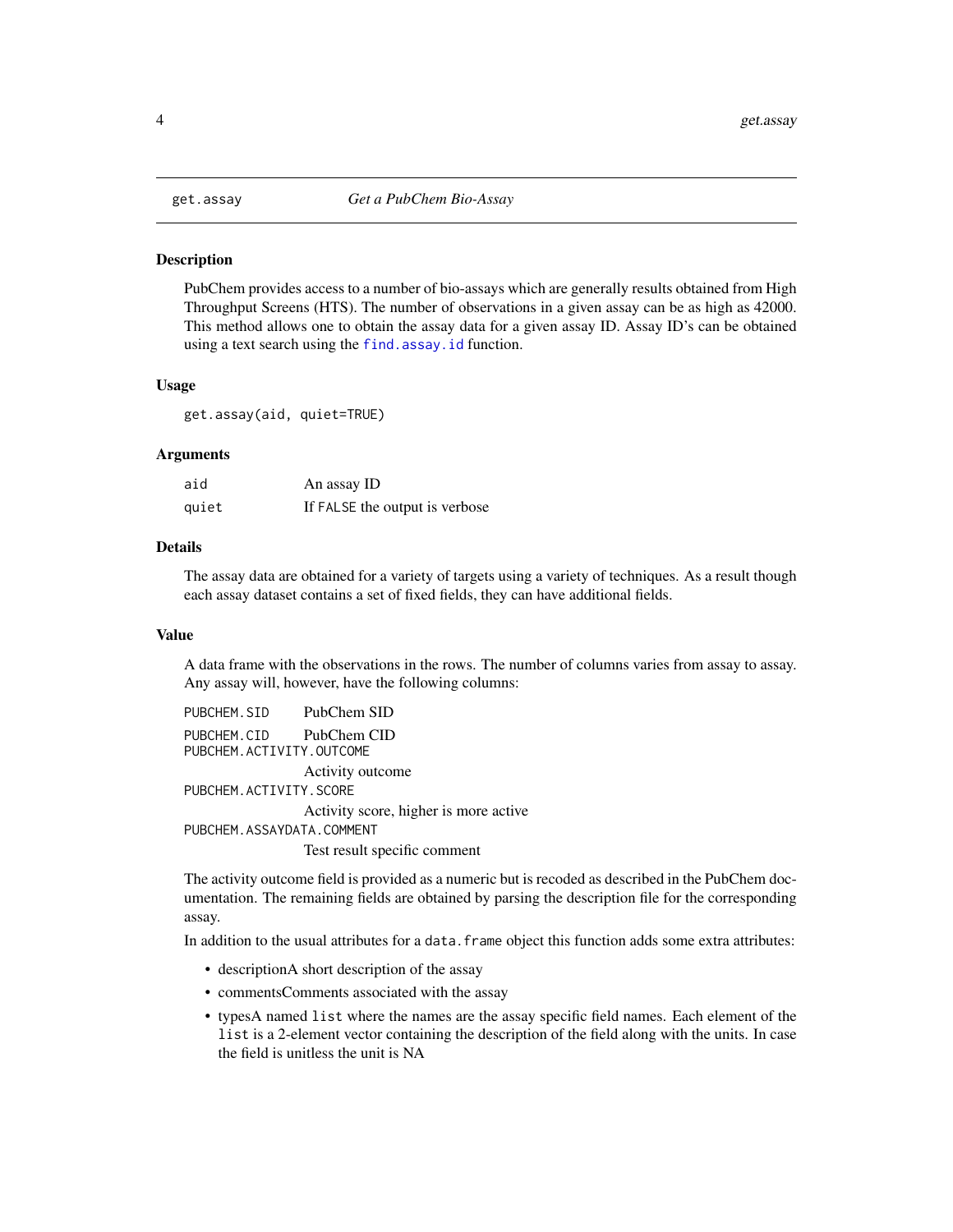## <span id="page-4-0"></span>get.assay.desc 5

## Author(s)

Rajarshi Guha <rajarshi.guha@gmail.com>

#### See Also

[get.assay.desc](#page-4-1), [find.assay.id](#page-1-1)

<span id="page-4-1"></span>get.assay.desc *Get An Assay Description*

## Description

PubChem stores a number of pieces of information for each bio-assay. These include the description of the assay, related comments as well as type information (name, units, description) for the extra columns in the assay data.

This method accesses the description information and extracts a subset of that available.

## Usage

get.assay.desc(aid)

## Arguments

aid A valid assay ID. This can be obtained using [find.assay.id](#page-1-1) if not already known

## Value

A list object with the following named components

| assay.desc | A short description of the assay                                                                                                                                                                                                                                                                                                   |
|------------|------------------------------------------------------------------------------------------------------------------------------------------------------------------------------------------------------------------------------------------------------------------------------------------------------------------------------------|
|            | assay.comments A list of comments for the assay                                                                                                                                                                                                                                                                                    |
| types      | A matrix with 3 columns. The first column is the name of the assay specific<br>columns. The second column contains the descriptions of each assay specific<br>column. The final column lists the units for each of the assay specific columns.<br>In case an assay column is unitless, the value of the unit for that column is NA |

## Author(s)

Rajarshi Guha <rajarshi.guha@gmail.com>

## See Also

[find.assay.id](#page-1-1), [get.assay](#page-3-1)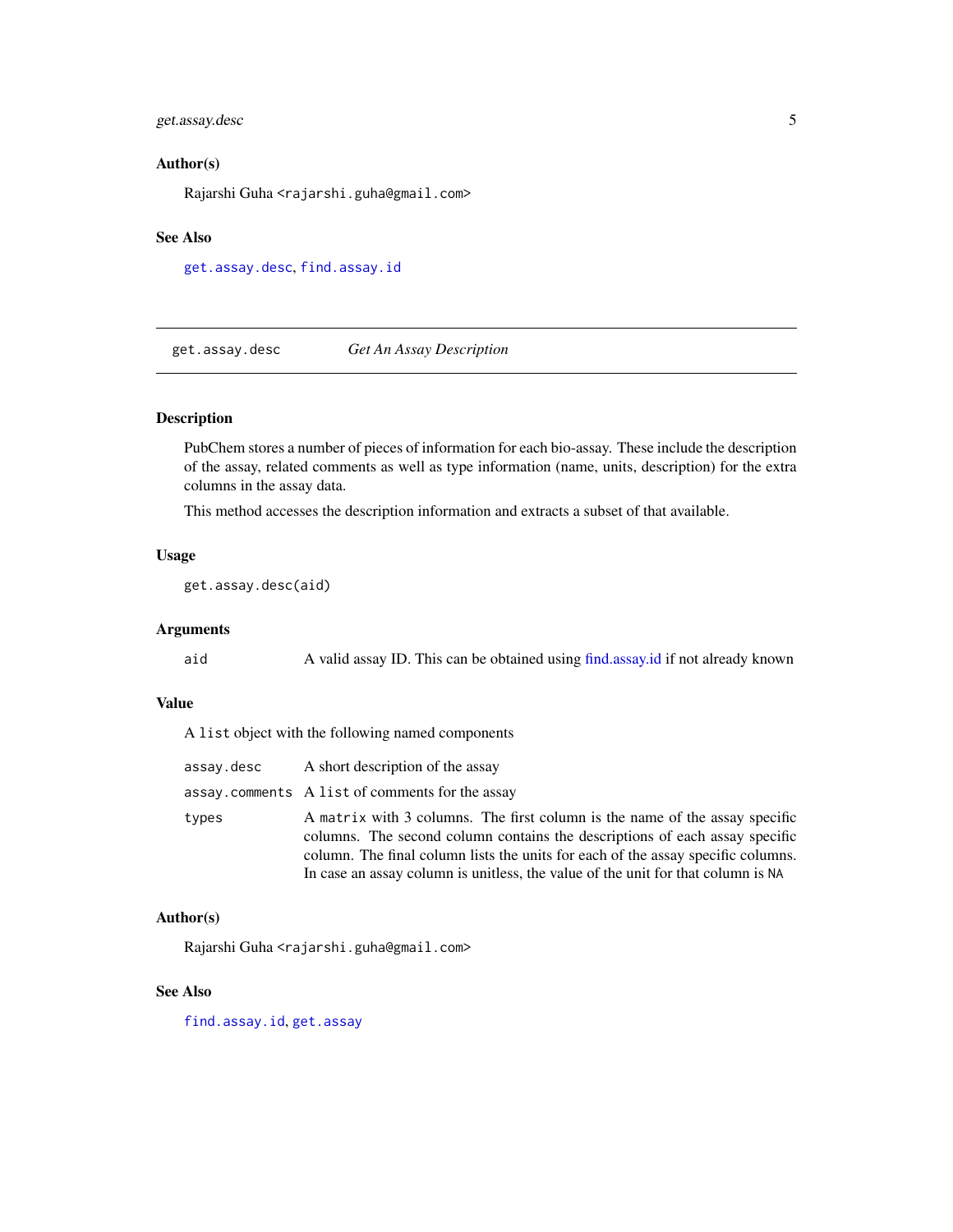<span id="page-5-0"></span>get.assay.summary *Get a PubChem Bio-Assay Summary*

## Description

Obtain the assay summary for a given assay id.

## Usage

get.assay.summary(aid)

## Arguments

aid An assay ID

## Details

The Pubchem assay summary has a number of sections, with each section seperated into chunks. The method will concatenate all chunks for a given section.

## Value

A list with three elements

- Comment
- Protocol
- Description

## Author(s)

Rajarshi Guha <rajarshi.guha@gmail.com>

## See Also

[get.assay](#page-3-1), [get.assay.desc](#page-4-1), [find.assay.id](#page-1-1)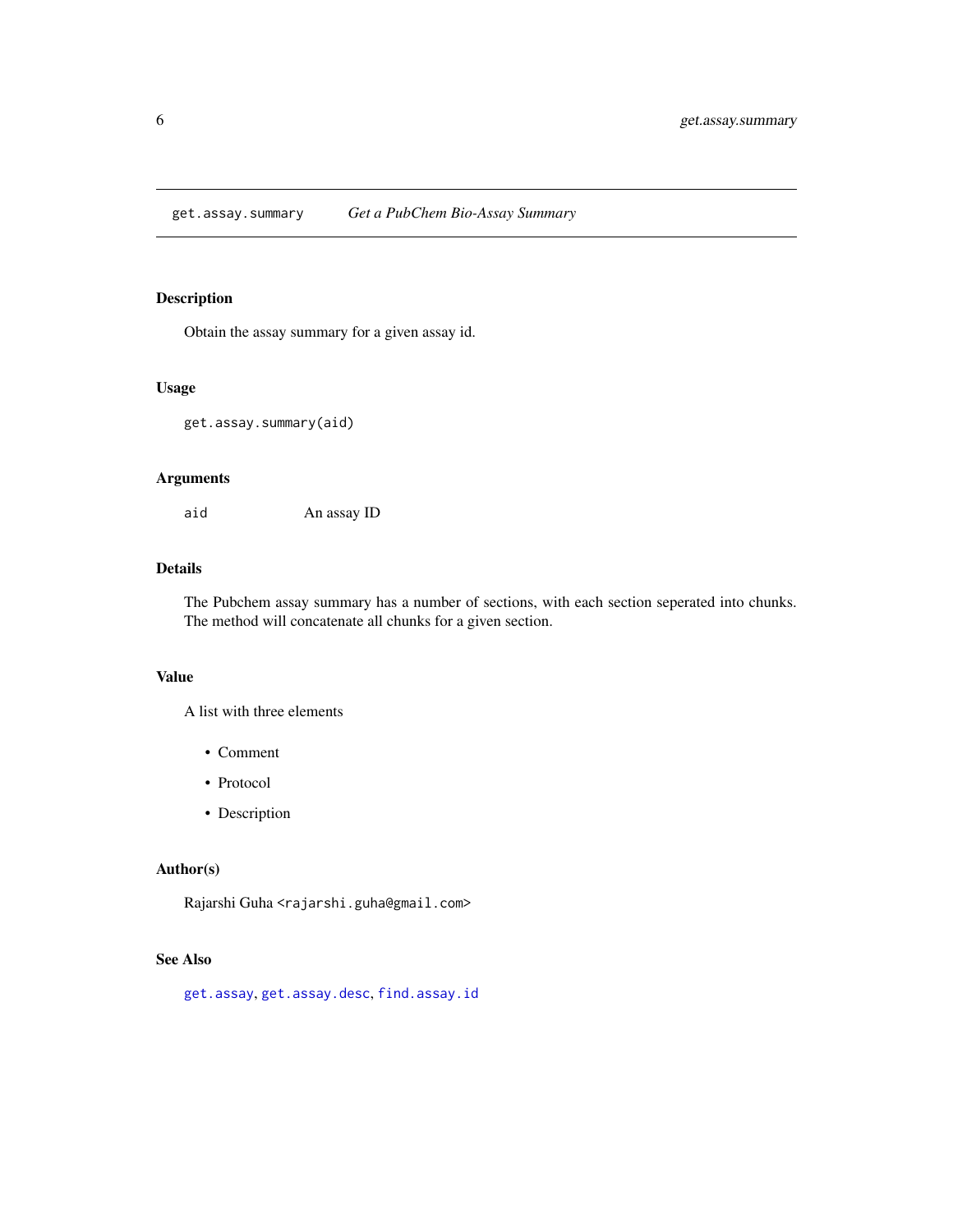<span id="page-6-1"></span><span id="page-6-0"></span>

The PubChem compound collection stores a variety of information for each molecule. These include canonical SMILES, molecular properties, substance associations, synonyms etc.

This function will extract a subset of the molecular property information for one or more compound ID's

#### Usage

get.cid(cid, quiet=TRUE, from.file=FALSE)

## Arguments

| cid       | A vector of one or more compound ID's                                                                                                                                                                                           |
|-----------|---------------------------------------------------------------------------------------------------------------------------------------------------------------------------------------------------------------------------------|
| quiet     | If FALSE, output is verbose                                                                                                                                                                                                     |
| from.file | If TRUE then the first argument is considered to be the name of a file containing<br>the XML data. If FALSE the first argument must be a sequence of compound<br>ID's and the data will be downloaded from the PubChem FTP site |

#### Details

Processing a large number of compound ID's can take a long time. For large numbers of CID's the resultant XML file can be many megabytes. This may take a long time to download. After download it takes approximate 20 sec to process a 23MB data file.

It should also be noted that the data files are downloaded using the R interface to Curl. In addition, the PubChem servers do not allow very large query URL's. This limits the number of compound ID's that can be directly pulled of the PubChem servers to about 1000

#### Value

A data.frame with 9 columns:

| CTD.              | The compound ID                       |
|-------------------|---------------------------------------|
| <b>IUPACName</b>  | The IUPAC name of the compound        |
| CanonicalSmiles   |                                       |
|                   | The canonical SMILES for the compound |
| MolecularWeight   |                                       |
|                   | Molecular weight                      |
| TotalFormalCharge |                                       |
|                   | The formal charge.                    |
| MolecularFormula  |                                       |
|                   | The molecular formula                 |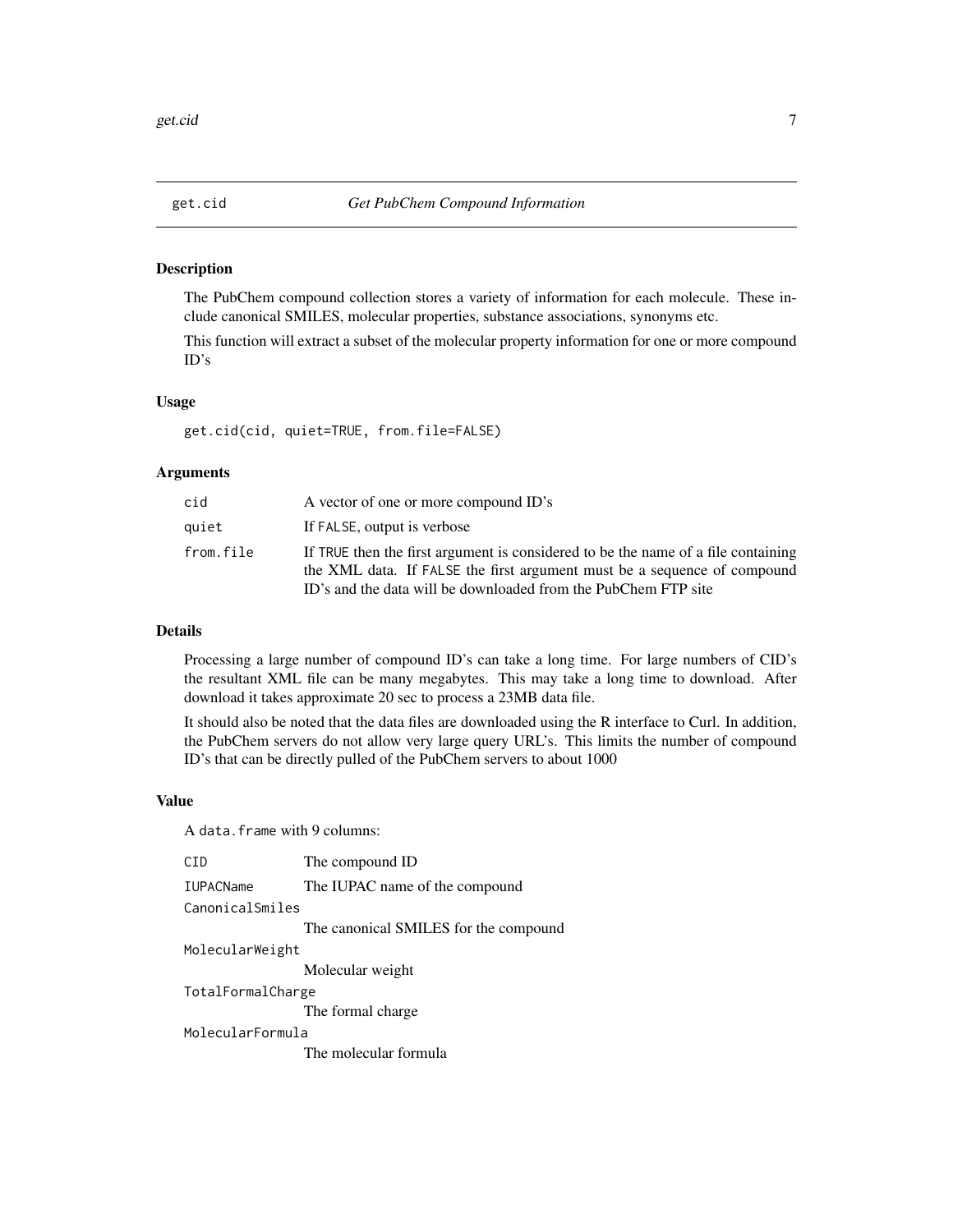<span id="page-7-0"></span>

| <b>TPSA</b>          | Topological polar surface area   |
|----------------------|----------------------------------|
|                      | HeavyAtomCount Heavy atom count  |
|                      | FormalCharge Total formal charge |
| HydrogenBondDonor    |                                  |
|                      | Hydrogen bond donor count        |
| HydrogenBondAcceptor |                                  |
|                      | Hydrogen bond acceptor count     |

## Author(s)

Rajarshi Guha <rajarshi.guha@gmail.com>

## See Also

[get.assay](#page-3-1), [get.sid](#page-7-1), [get.sid.list](#page-8-1)

<span id="page-7-1"></span>get.sid *Get PubChem Substance Information*

#### Description

The PubChem substance collection stores a variety of information for each molecule. These include canonical SMILES, molecular properties, substance associations, synonyms etc.

This function will extract a subset of the molecular property information for one or more compound ID's

#### Usage

```
get.sid(sid, quiet=TRUE, from.file=FALSE)
```
#### Arguments

| sid       | A vector of one or more compound ID's                                                                                                                                                                                           |
|-----------|---------------------------------------------------------------------------------------------------------------------------------------------------------------------------------------------------------------------------------|
| quiet     | If FALSE, output is verbose                                                                                                                                                                                                     |
| from.file | If TRUE then the first argument is considered to be the name of a file containing<br>the XML data. If FALSE the first argument must be a sequence of compound<br>ID's and the data will be downloaded from the PubChem FTP site |

## Details

Processing a large number of substance ID's can take a long time. For large numbers of SID's the resultant XML file can be many megabytes. This may take a long time to download. After download it takes approximate 20 sec to process a 23MB data file.

It should also be noted that the data files are downloaded using the R interface to Curl. In addition, the PubChem servers do not allow very large query URL's. This limits the number of substance ID's that can be directly pulled of the PubChem servers to about 1000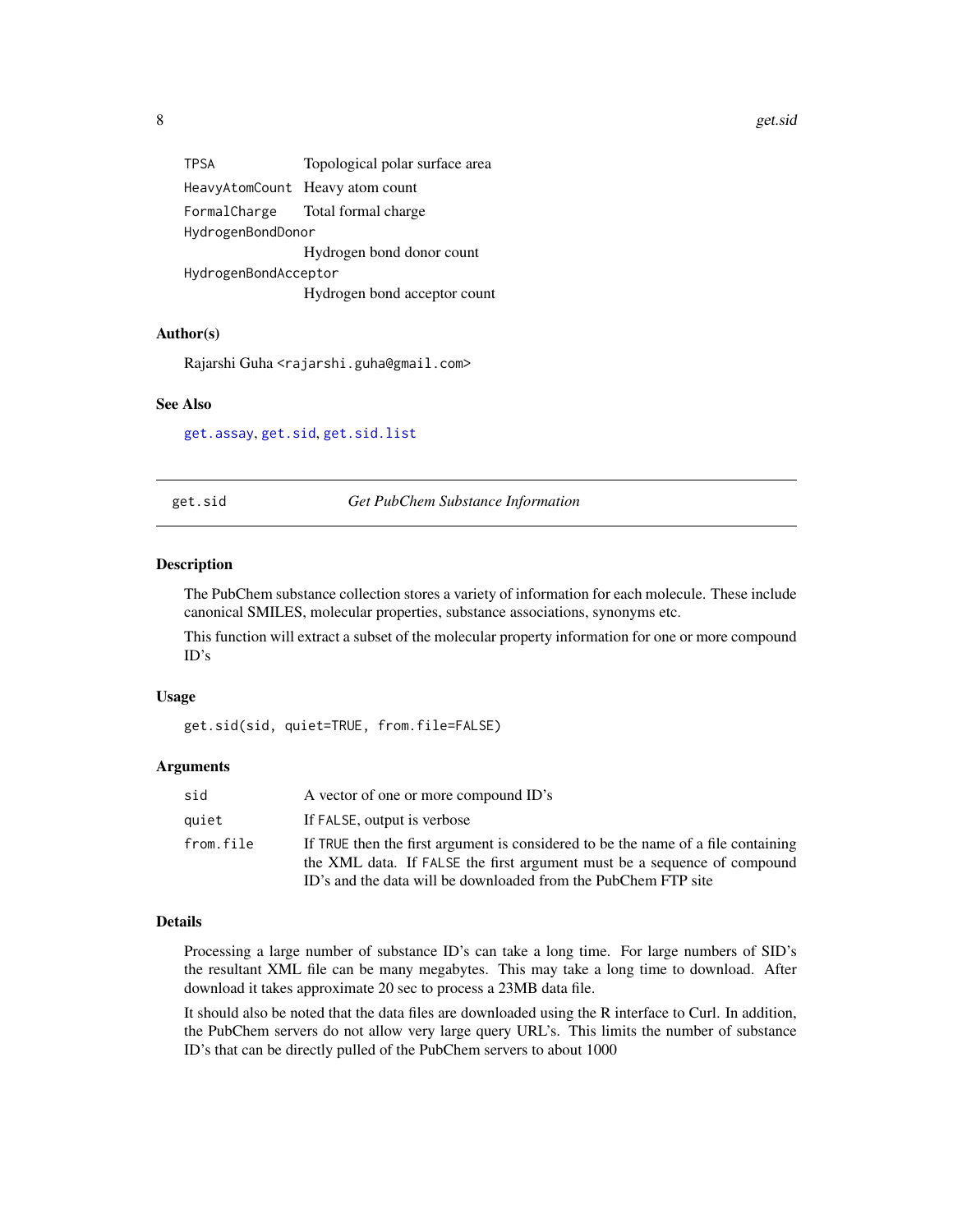## <span id="page-8-0"></span>get.sid.list 9

## Value

A data.frame with 9 columns:

| The substance ID                      |  |
|---------------------------------------|--|
| The IUPAC name of the compound        |  |
| CanonicalSmiles                       |  |
| The canonical SMILES for the compound |  |
| MolecularWeight                       |  |
| Molecular weight                      |  |
| TotalFormalCharge                     |  |
| The formal charge.                    |  |
| MolecularFormula                      |  |
| The molecular formula                 |  |
| Topological polar surface area        |  |
| HeavyAtomCount Heavy atom count       |  |
| FormalCharge Total formal charge      |  |
| HydrogenBondDonor                     |  |
| Hydrogen bond donor count             |  |
| HydrogenBondAcceptor                  |  |
| Hydrogen bond acceptor count          |  |
|                                       |  |

## Author(s)

Rajarshi Guha <rajarshi.guha@gmail.com>

## See Also

[get.assay](#page-3-1), [get.cid](#page-6-1), [get.sid.list](#page-8-1)

<span id="page-8-1"></span>get.sid.list *Get PubChem Substance ID's Associated With A Compound*

## Description

Each unique compound is associated with a number of substances. Given a CID it is possible to determine the associated substance ID's.

## Usage

get.sid.list(cid, quiet=TRUE, from.file=FALSE)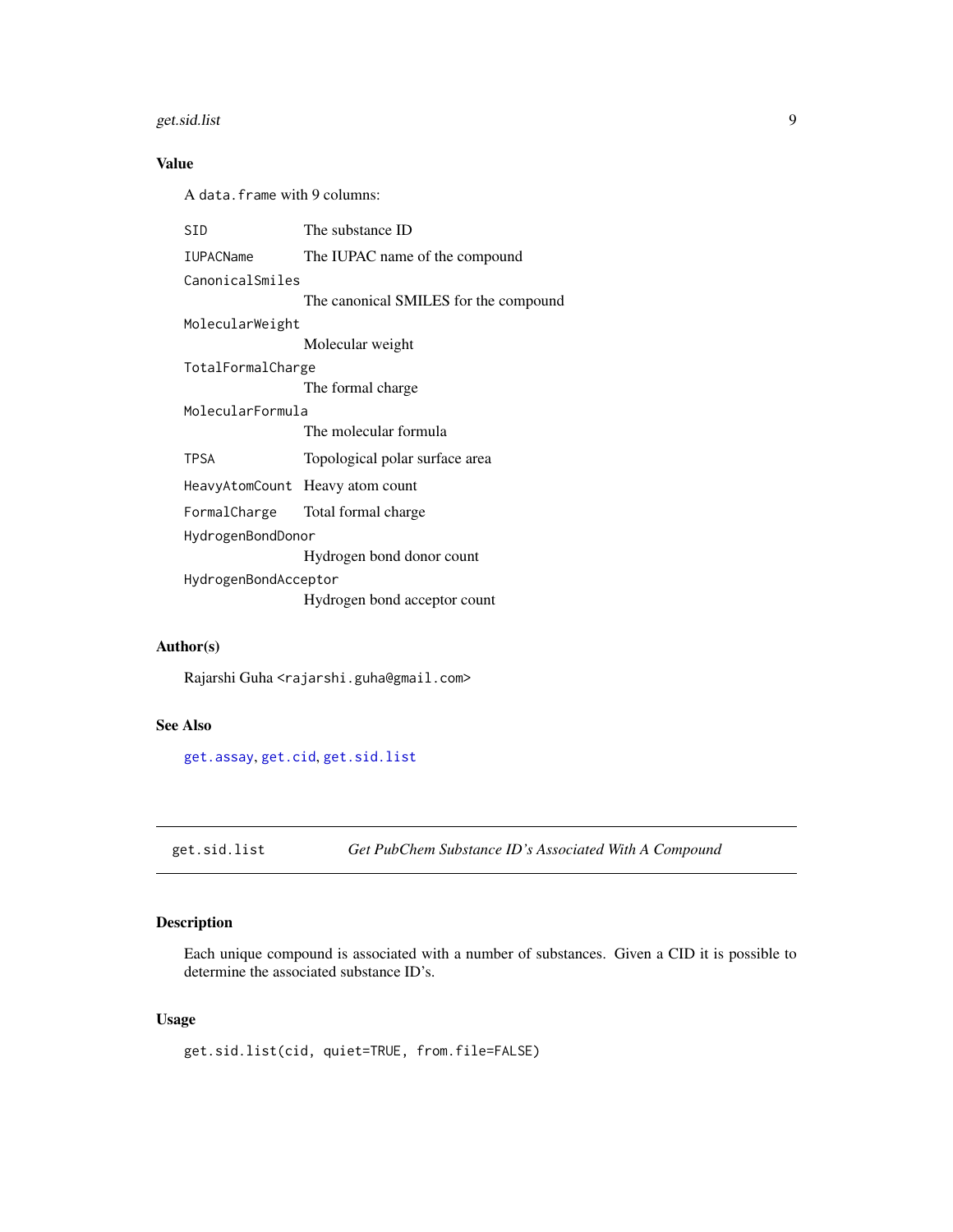#### <span id="page-9-0"></span>Arguments

| cid       | A vector of one or more compound ID's                                                                                                                                                                                           |
|-----------|---------------------------------------------------------------------------------------------------------------------------------------------------------------------------------------------------------------------------------|
| quiet     | If FALSE, output is verbose                                                                                                                                                                                                     |
| from.file | If TRUE then the first argument is considered to be the name of a file containing<br>the XML data. If FALSE the first argument must be a sequence of compound<br>ID's and the data will be downloaded from the PubChem FTP site |

## Details

Processing a large number of compound ID's can take a long time. For large numbers of CID's the resultant XML file can be many megabytes. This may take a long time to download. After download it takes approximate 60 sec to process a 23MB data file.

It should also be noted that the data files are downloaded using the R interface to Curl. In addition, the PubChem servers do not allow very large query URL's. This limits the number of compound ID's that can be directly pulled of the PubChem servers to about 1000

## Value

A list object, the name of each element is the CID and the value is the SID's that are associated with the compound in question.

## Author(s)

Rajarshi Guha <rajarshi.guha@gmail.com>

## See Also

[get.cid](#page-6-1), [get.assay](#page-3-1)